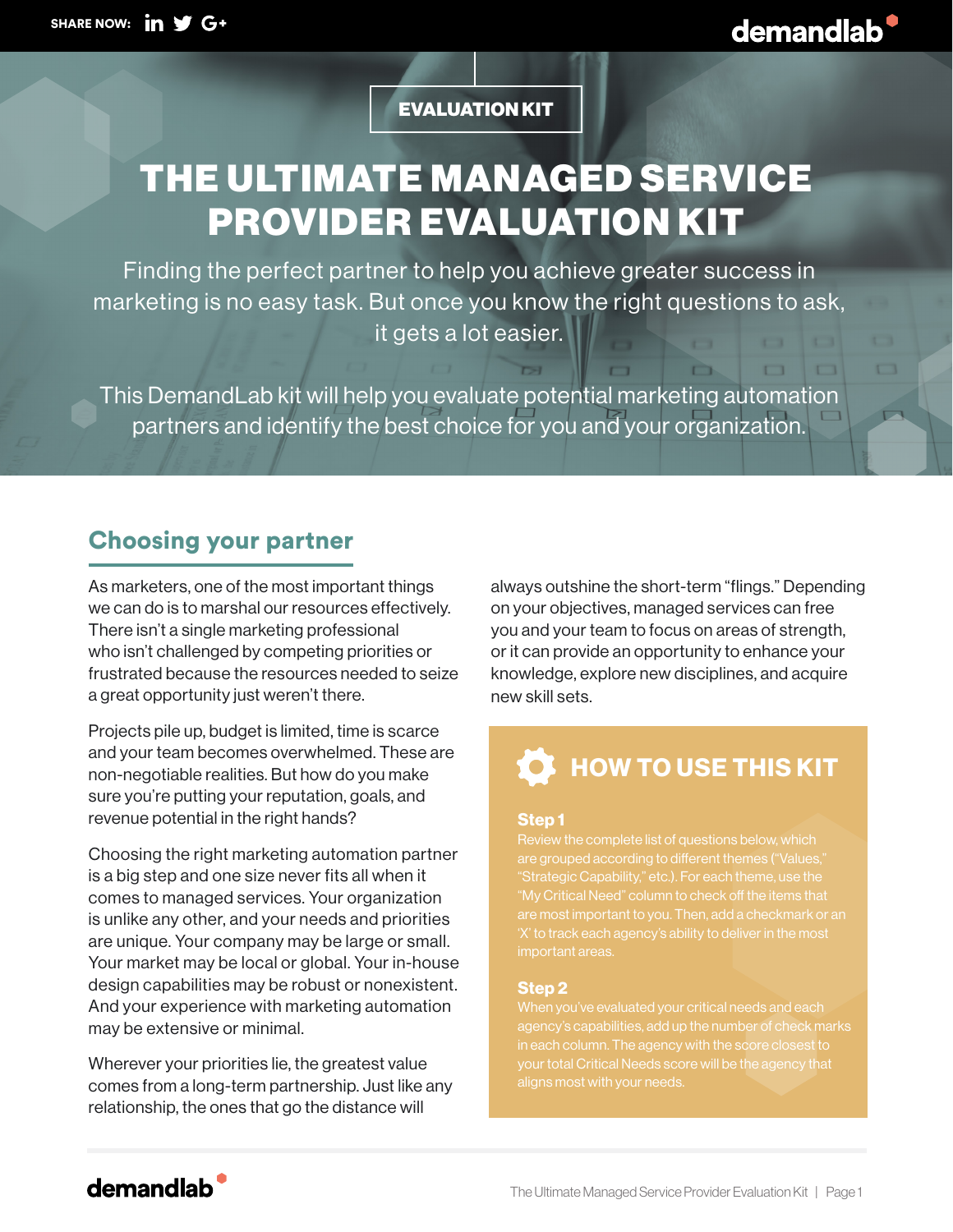And once you've built a level of trust and understanding with your managed service partner, they become a seamless part of your process, a reliable resource, and an integral part of your success.

So, don't look for the organization that has the most capabilities or "checks the most boxes." Instead, find the one that checks the boxes that are most important to you.

|                                                                                                                                        | Μy<br>Critical<br><b>Needs</b> | <b>Agency</b><br>1 | <b>Agency</b><br>2 | Agency<br>з |
|----------------------------------------------------------------------------------------------------------------------------------------|--------------------------------|--------------------|--------------------|-------------|
| <b>Values</b>                                                                                                                          |                                |                    |                    |             |
| Does the agency have a mission, vision, and values statement in<br>place? Do they align with those of your organization?               |                                |                    |                    |             |
| Does the agency give back to the community in any way?                                                                                 |                                |                    |                    |             |
| <b>Strategic Capability</b>                                                                                                            |                                |                    |                    |             |
| During the evaluation process, does the agency ask you about<br>your goals, challenges, market, competitors, etc.?                     |                                |                    |                    |             |
| Does the agency have a discovery process in place to help them<br>understand each client's business and marketing goals?               |                                |                    |                    |             |
| Can the agency describe client engagements in which they led or<br>contributed to an overarching strategy?                             |                                |                    |                    |             |
| Can the agency demonstrate an ability to support strategy, refine<br>goals, or sharpen the vision for your marketing team?             |                                |                    |                    |             |
| <b>Proof Points and Credentials</b>                                                                                                    |                                |                    |                    |             |
| Does the agency have testimonials and case studies available on<br>their website? Are the featured clients reputable and recognizable? |                                |                    |                    |             |
| Can the agency provide client references upon request?                                                                                 |                                |                    |                    |             |
| Can the agency provide their client churn rate and retention rate<br>for their managed service clients upon request?                   |                                |                    |                    |             |

## demandlab<sup>®</sup>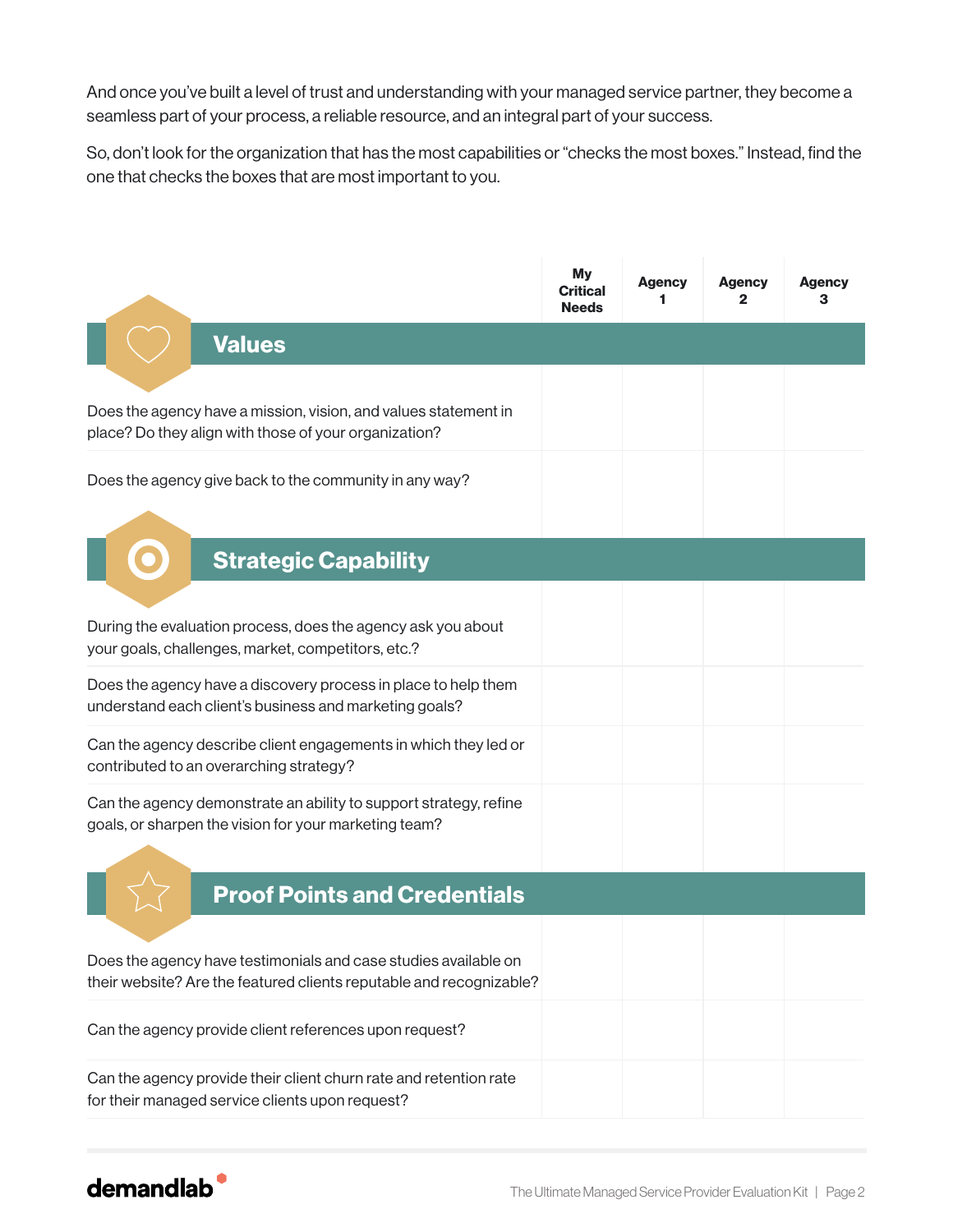|                                                                                                                                                                                         | <b>My</b><br><b>Critical</b><br><b>Needs</b> | <b>Agency</b><br>1 | <b>Agency</b><br>2 | <b>Agency</b><br>з |
|-----------------------------------------------------------------------------------------------------------------------------------------------------------------------------------------|----------------------------------------------|--------------------|--------------------|--------------------|
| <b>Proof Points and Credentials cont.</b>                                                                                                                                               |                                              |                    |                    |                    |
| Has the agency won any industry awards in relevant areas?<br>(Markies, Revvies, Effies, CMAs)                                                                                           |                                              |                    |                    |                    |
| Do the agency leaders speak or participate at industry events?                                                                                                                          |                                              |                    |                    |                    |
| <b>Service Levels</b>                                                                                                                                                                   |                                              |                    |                    |                    |
| Can you discuss/identify which members of the agency's team<br>will be working with you? (Other points of interest: How were they<br>chosen, and what skills/experience do they bring?) |                                              |                    |                    |                    |
| If you require a local presence and support for your team, can the<br>agency commit to being on site as often as you need?                                                              |                                              |                    |                    |                    |
| Does the agency have experience managing multiple stakeholders<br>who contribute to your marketing efforts?                                                                             |                                              |                    |                    |                    |
| Does the agency have the bandwidth to service the projects in<br>your pipeline in terms of people-hours and other resources?                                                            |                                              |                    |                    |                    |
| What kind of turnaround time can they promise for various<br>projects and deliverables?                                                                                                 |                                              |                    |                    |                    |
| <b>Project Management</b>                                                                                                                                                               |                                              |                    |                    |                    |
| What does the agency's project management process look like?                                                                                                                            |                                              |                    |                    |                    |
| Does the agency use a project management platform to keep<br>projects organized and on track?                                                                                           |                                              |                    |                    |                    |
| Are they able and willing to work with your existing processes<br>and platforms?                                                                                                        |                                              |                    |                    |                    |
| Is the agency able to illustrate their team make-up in a way<br>that makes you feel comfortable with your engagement and<br>confident in results?                                       |                                              |                    |                    |                    |
| How frequently will your team meet with their team to set goals,<br>evaluate progress, and adjust strategy?                                                                             |                                              |                    |                    |                    |

## demandlab<sup>®</sup>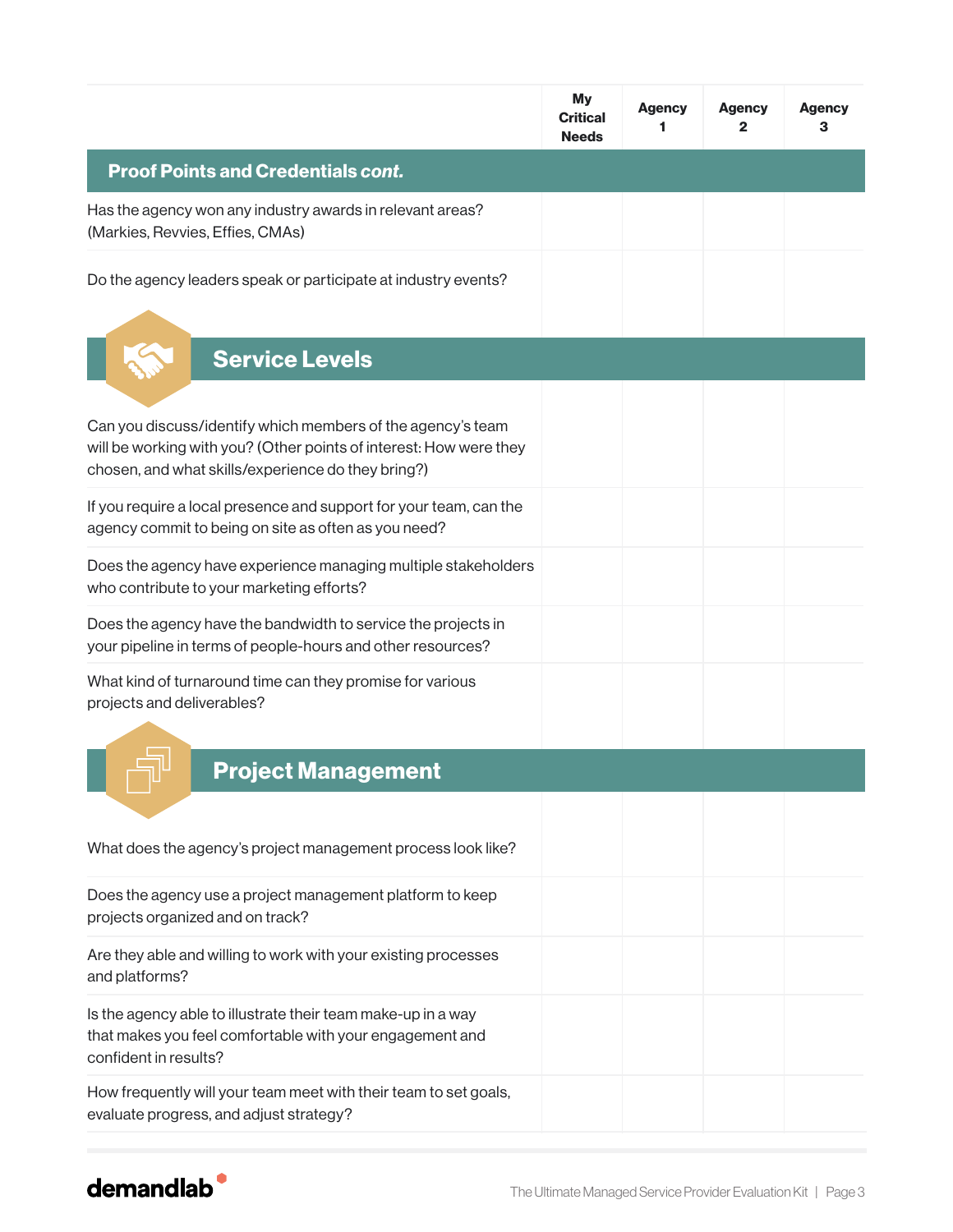|                                                                                                                                            | <b>My</b><br><b>Critical</b><br><b>Needs</b> | <b>Agency</b><br>1 | <b>Agency</b><br>2 | <b>Agency</b><br>З |
|--------------------------------------------------------------------------------------------------------------------------------------------|----------------------------------------------|--------------------|--------------------|--------------------|
| <b>Project Management cont.</b>                                                                                                            |                                              |                    |                    |                    |
| Does the agency have quality-assurance processes and platforms<br>in place, such as proofing and testing?                                  |                                              |                    |                    |                    |
| Will the agency assign you a dedicated project manager to<br>shepherd projects to completion?                                              |                                              |                    |                    |                    |
| Will they provide a point person who provides continuity and takes<br>ultimate responsibility for project outcomes?                        |                                              |                    |                    |                    |
| <b>Service Breadth</b>                                                                                                                     |                                              |                    |                    |                    |
| Does the team include integration specialists who can connect<br>marketing automation with CRMs, analytics, BI, social, etc.?              |                                              |                    |                    |                    |
| Does the team include content strategists who can conduct<br>content audits and develop content strategies?                                |                                              |                    |                    |                    |
| Does the team include copywriters and designers who can refresh<br>existing content or ideate and develop new content?                     |                                              |                    |                    |                    |
| Does the team include videographers, programmers, and print<br>professionals who can create rich media, interactive, and print<br>content? |                                              |                    |                    |                    |
| Does the agency maintain partnerships with other vendors or<br>agencies that extend their capabilities in any other areas?                 |                                              |                    |                    |                    |
| Can the agency coordinate their services with PR companies,<br>market research companies, and other partners you work with?                |                                              |                    |                    |                    |
| <b>Knowledge Enhancement</b>                                                                                                               |                                              |                    |                    |                    |
| Do agency employees stay up to date on the most current<br>practices and technologies with annual conferences, workshops,<br>or training?  |                                              |                    |                    |                    |

demandlab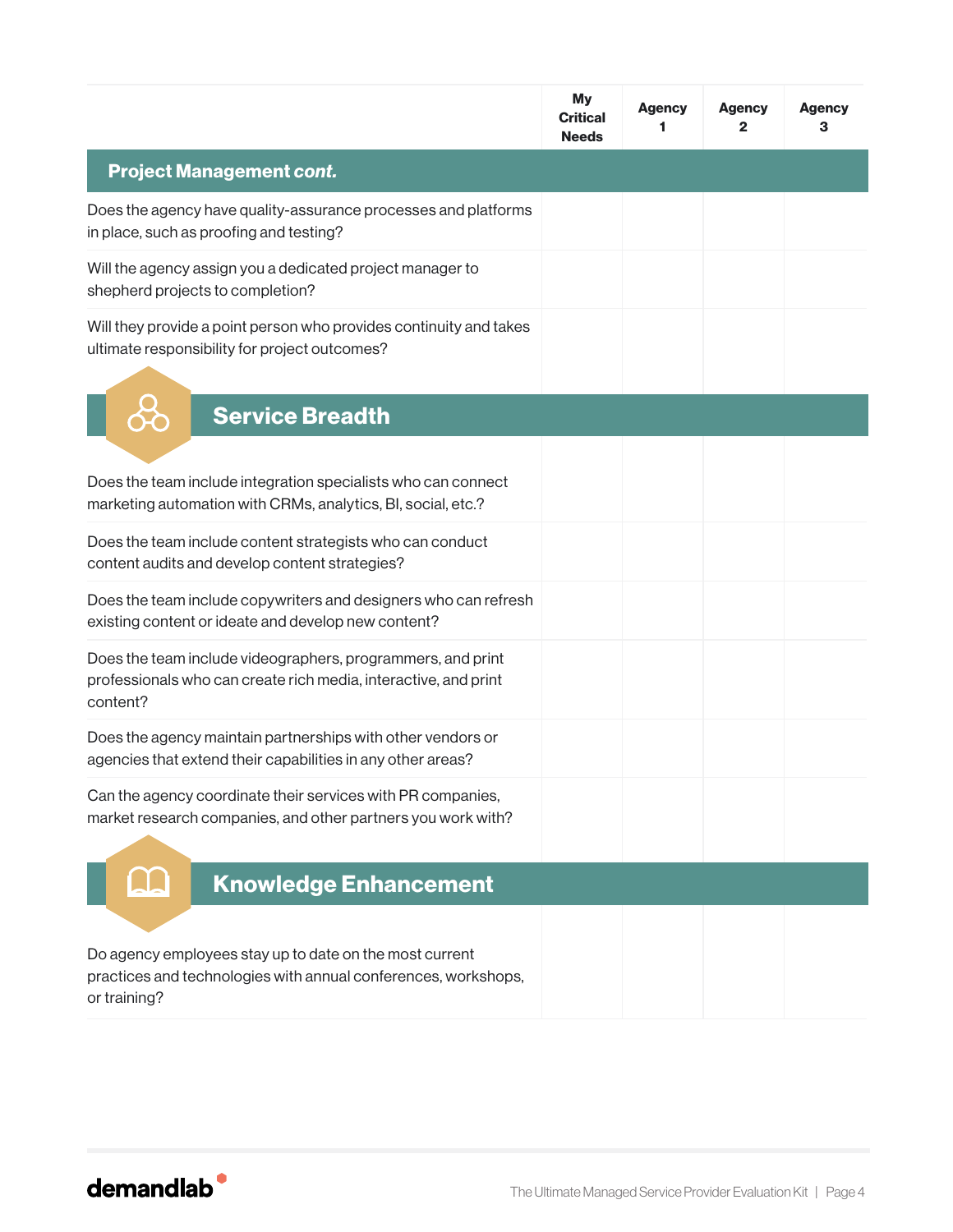|                                                                                                                        | My<br><b>Critical</b><br><b>Needs</b> | <b>Agency</b><br>1 | <b>Agency</b><br>2 | <b>Agency</b><br>з |
|------------------------------------------------------------------------------------------------------------------------|---------------------------------------|--------------------|--------------------|--------------------|
| <b>Knowledge Transfer</b>                                                                                              |                                       |                    |                    |                    |
| Does the agency have a process for transferring knowledge and<br>expertise to you and your team over time?             |                                       |                    |                    |                    |
| Can the agency connect you to a client who will provide a<br>reference for the training or knowledge transfer process? |                                       |                    |                    |                    |
| <b>For Global Organizations</b>                                                                                        |                                       |                    |                    |                    |
| Does the agency have experience working with a geographically<br>dispersed team?                                       |                                       |                    |                    |                    |
| If you manage remote teams, does the agency team include<br>someone proficient in the team's native language?          |                                       |                    |                    |                    |
| Does the agency have experience delivering global and<br>multilingual marketing campaigns?                             |                                       |                    |                    |                    |
| Does the agency have experience working with culturally<br>diverse teams?                                              |                                       |                    |                    |                    |
| Does the agency have experience working across different<br>time zones?                                                |                                       |                    |                    |                    |
| For Organizations that are New to Marketing Automation                                                                 |                                       |                    |                    |                    |
| Does the agency have experience in helping clients choose the<br>right marketing automation platform?                  |                                       |                    |                    |                    |
| Can the agency configure an out-of-the-box marketing<br>automation platform to fit your unique requirements?           |                                       |                    |                    |                    |
| Can the agency onboard and train your team so you can acquire<br>the expertise to manage your own campaigns?           |                                       |                    |                    |                    |
| <b>TOTAL SCORE</b>                                                                                                     |                                       |                    |                    |                    |